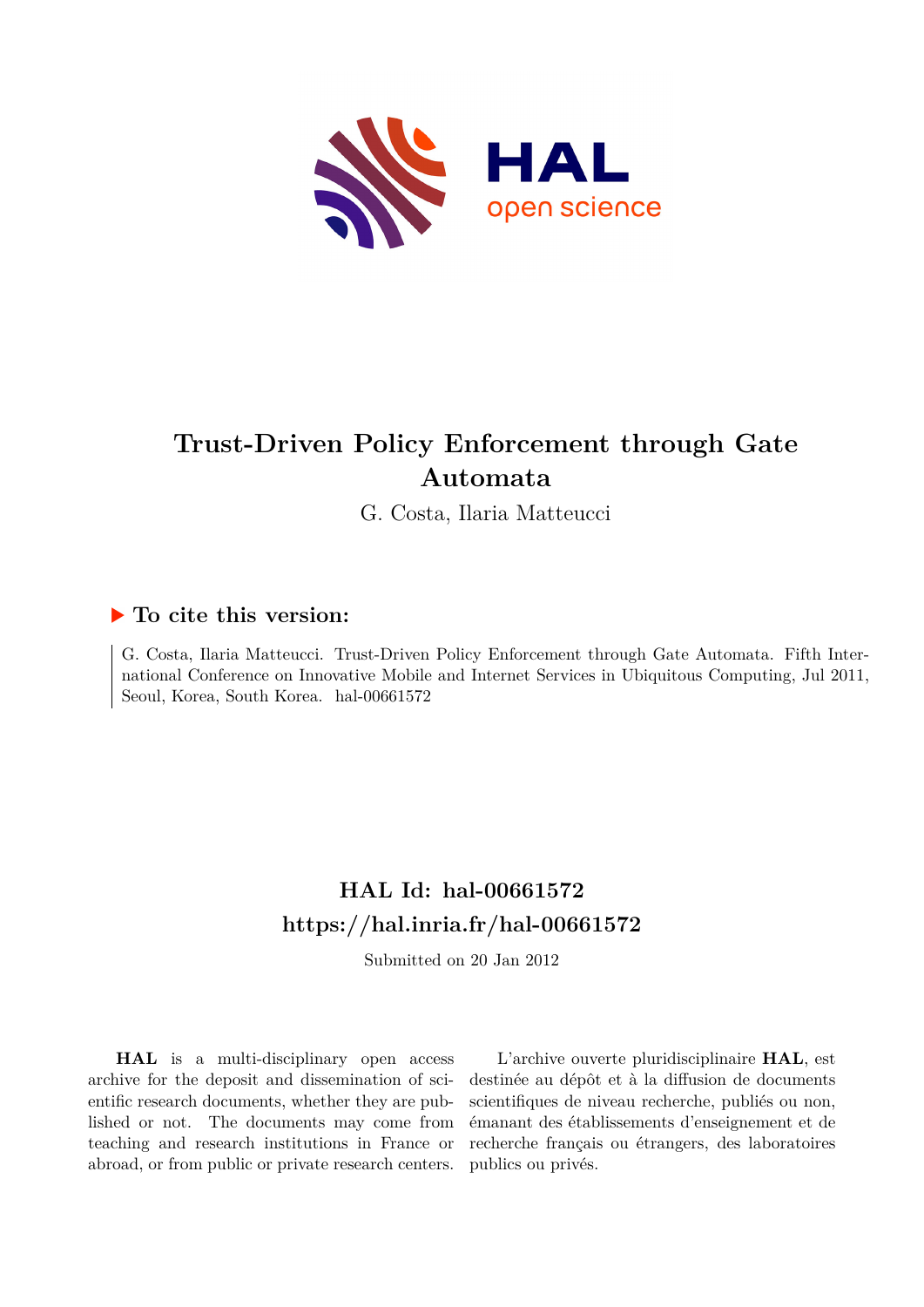# **Trust-Driven Policy Enforcement through Gate Automata**

Gabriele Costa *Universita di Pisa ` and IIT-CNR costa@di.unipi.it*

Ilaria Matteucci *IIT-CNR ilaria.matteucci@iit.cnr.it*

*Abstract***—In this paper we introduce the notion of** *gate automata* **for describing security policies. This new kind of automata aim at defining a model for the specification of both security and trust policies.**

**The main novelty of our proposal is a unified framework for the integration of security enforcement and trust monitoring. Indeed, gate automata watch the execution of a target program, possibly modifying its behaviour, and produce a feedback for the trust management system. The level of trust changes the environment settings by dynamically activating/deactivating some of the defined gate automata.**

**Keyword:** Gate automata, interface automata, security automata, run-time enforcement, Security-by-Contract-with-Trust.

# I. INTRODUCTION

The influence of the digital devices on our everyday life is increasing over and over. From a merely technological point of view, the new generation mobile devices are reducing the gap with the personal computers. They are becoming the main access point for the network and their standard software equipment can be easily extended by downloading and running new applications. Hence, the importance of protecting the mobile devices in the same way we protect our personal computer arises.

In the last few years a lot of work has been done for defining run-time enforcement mechanisms for securing applications coming from untrusted software providers, *e.g.*,  $[10]$ ,  $[15]$ ,  $[18]$ . However, at the best of our knowledge, few works deal with the full integration of trust management and policy enforcement for mobile code. Nevertheless, some work about policy enforcement environment extended with trust management module exists, *e.g.*, see [4], [11].

In this work, we refer to the Security-by-Contract-with-Trust paradigm  $(S \times C \times T)$  [8], [9] as run-time enforcement mechanism based on both security and trust notion. In particular, we propose a novel strategy for enforcing security properties. To do this, we introduce the notion of *gate automata*, a novel category of security automata that combines several well-known features. Indeed, the automatabased specification makes it simpler to reason about security requirements. For instance, *security automata* [17] are a major proposal for the specification of safety properties. A wider class of security properties can be modelled by passing to an enforcement environment that also *edits* the behaviour of its target, *e.g.*, see [13].

Furthermore, we present how gate automata can replace the enforcement mechanism of the  $S \times C \times T$  obtaining an optimization of the enforcement process based on trust levels. Basically, we show that this class of automata works as edit automata [13] for guaranteeing security properties and handles the trust levels of the applications. In this way, the users can customise their security requirements and the management of the trust levels in their systems.

Hence gate automata represent an integrated formalism for defining security and trust policies in an intuitive way. Indeed, gate automata allow to specify security policies that also affect the trust levels of the system. When we download an application, according to the provider identity, we associate it to a certain level of trust. The smaller is the level of trust the stronger, *i.e.*, the more restrictive, is the security policy we enforce on the application. While the application is executed, the run-time enforcement mechanism controls its behaviour. If a violation occurs, *i.e.*, the application tries to perform an action that is not allowed by the current security policy, the enforcement system reacts, possibly decreasing the level of trust of the application. This may lead to an automatic update of the run-time enforcement mechanism that, after the reconfiguration, enforces a different, *e.g.*, more restrictive, security policy.

*This paper is organized as follows*: in the next section we recall the Security-by-Contract-with-Trust paradigm. Section III formally introduces gate automata and compares them with other automata-based specifications. Section IV shows the novel run-time enforcement strategy obtained by using gate automata. Section V compares our approach with already existing related works and Section VI leads to the conclusion of the paper and provides some future research directions.

### II. SECURITY-BY-CONTRACT-WITH-TRUST

The Security-by-Contract-with-Trust paradigm,  $S \times C \times T$ for short, has been introduced in [8], [9] as a unique framework for managing both security and trust at application

Work partially supported by EU-funded project FP7-231167 CONNECT, by EU-funded project FP7-257930 ANIKETOS and EU-funded project FP7- 256980 NESSOS.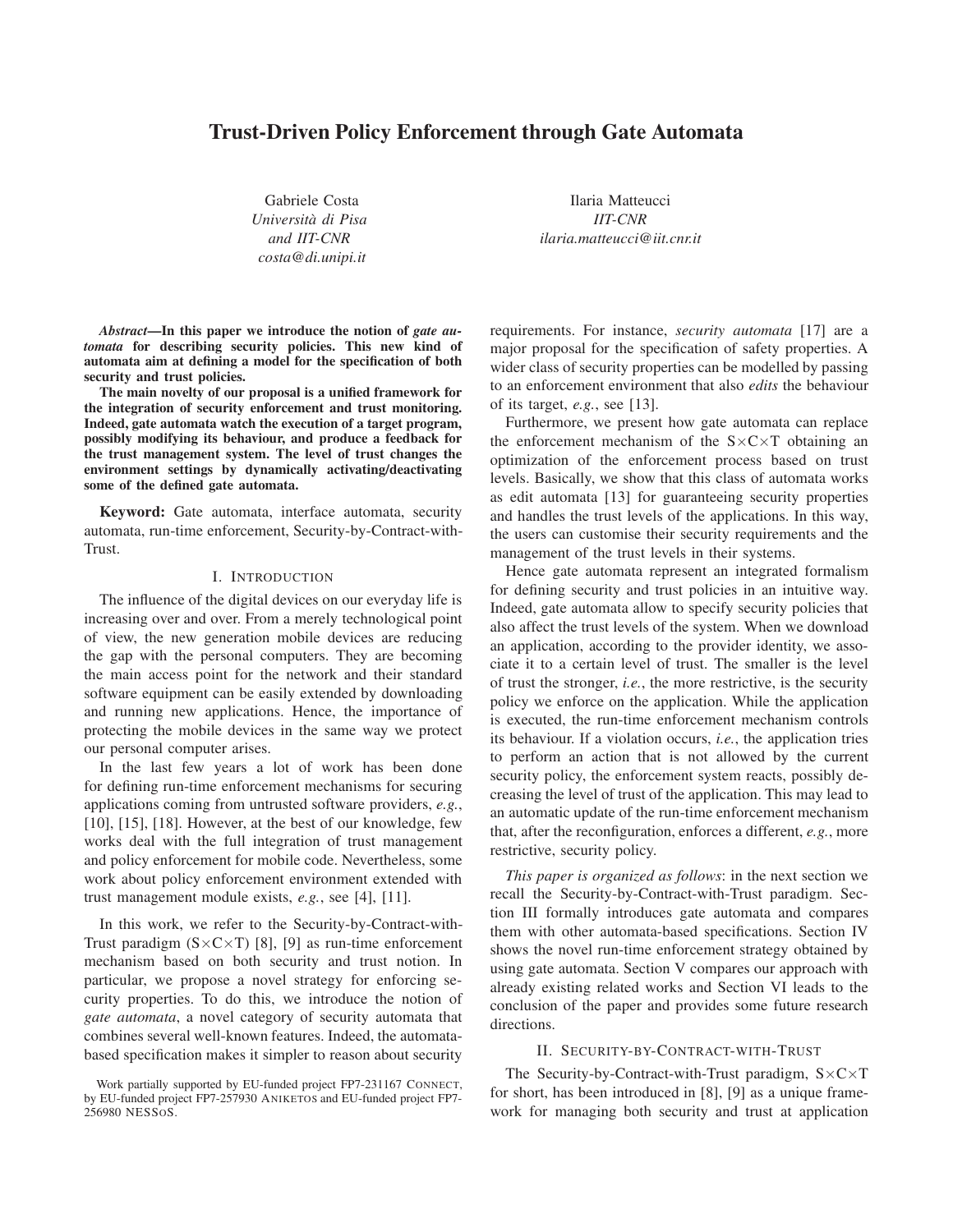execution time. As in its previous version without trust, the S×C [6], it is based on the two concept of *contract* of an application and *policy* of a platform. Intuitively, the *contract* is associated with an application and consists in the description of the behaviour of the application itself. On the other hand, the *policy* is set on the platform that is in charge to run applications and it is a description of all possible application's behaviours allowed by the platform. It can be written by the owner of the platform or by the vendor.

The Security-by-Contract-with-Trust workflow is depicted in Figure 1. The basic idea is the following one: let us con-



Figure 1: The Security-by-Contract-with-Trust Workflow.

sider to have a platform, *e.g.*, a desktop, a laptop, a mobile phone, and so on, and we want to run on it an application, developed by others, possible unknown, developers, in a secure way. We assume that this application is accompanied by its contract provided by its developer and, according to [3], [5], we also assume that both contracts and policies are specified through the same formalism. The application lifecycle consists in the following steps:

*Step 1.* Once an application is downloaded on the platform, before executing it, the trust module decides if the application satisfies its contract according to a fixed trust threshold. *Step 2.* According to this trust measure, the security module defines if just monitoring the contract or both enforce the policy and monitoring the contract going into one on the two scenarios described below. As a result of a contract monitoring strategy, the level of trust of the provider is updated. Our system penalizes the provider more when the contract does not specify application's behaviour correctly, rather when the application itself contradicts user's security policy. The two scenario we have works as follows:

**Scenario MC.** *The contract satisfies the policy*. The monitoring/enforcement infrastructure is required to monitor only the application contract. Indeed, under these conditions, contract adherence also implies policy compliance. If no violation is detected then the application worked as expected. Otherwise, we discovered that a trusted party provided us with a fake contract. More in detail, the contract monitoring works according to the following strategy depicted in Figure 2a: the contract monitoring receives event signals from the executing code. The execution trace is kept in memory. When a signal arrives, its consistency with respect to the monitored contract is checked. If the contract is respected then its internal monitoring state is updated and the operation is allowed, and a good behaviour is logged (*i.e.*, contract respected). Otherwise, if a violation attempt happens, a security error occurs, and a bad feedback is trigged (*i.e.*, contract violation), and the system switches from contract monitoring to policy enforcement configuration in order to guarantee that the security policy is satisfied. Since an instance of the policy is always present, this operation does not imply a serious computational overhead.

**Scenario EPMC.** *The contract does not satisfy the policy*. Since the contract declares some potentially undesired behaviour, policy enforcement is turned on. Similarly to a pure enforcement framework, our system guarantees that executions are policy-compliant. However, monitoring contract during these executions can provide a useful feedback for better tuning the trust vector. Hence, in this scenario, both the policy enforcement and the contract monitoring are active. Indeed, the contract monitoring receives event signals from the executing code and keeps trace of the execution trace. When a signal arrives, its consistency with respect to the monitored contract is checked. If the contract is respected then its internal monitoring state is updated and the operation is allowed, and a good behaviour is logged (*i.e.*, contract respected). Otherwise, if a violation attempt happens, a security error occurs and a violation feedback is logged for the trust module. The policy enforcer is only in charge to following the execution of the application and whenever it attempts to violate the security policy of the device the enforcement mechanism halts the execution in such a way the security policy is satisfied. This configuration is activated on a statistical base (Figure 2b).

Summing up, both execution scenarios check contract violations through the contract monitoring strategy described above and update providers' trust level according to the contract monitoring feedback.

The goal of this paper is to propose a novel strategy for the two scenarios MC and EPMC based on a particular class of finite state automata, hereafter called *Gate automata*.

The basic idea is to define an integrated formalism for defining security and trust policies in a compositional and intuitive way. The main advantages of the proposed approach are the possibility of customizing the trust management and an optimization of the behaviours of both contract monitoring and policy enforcement.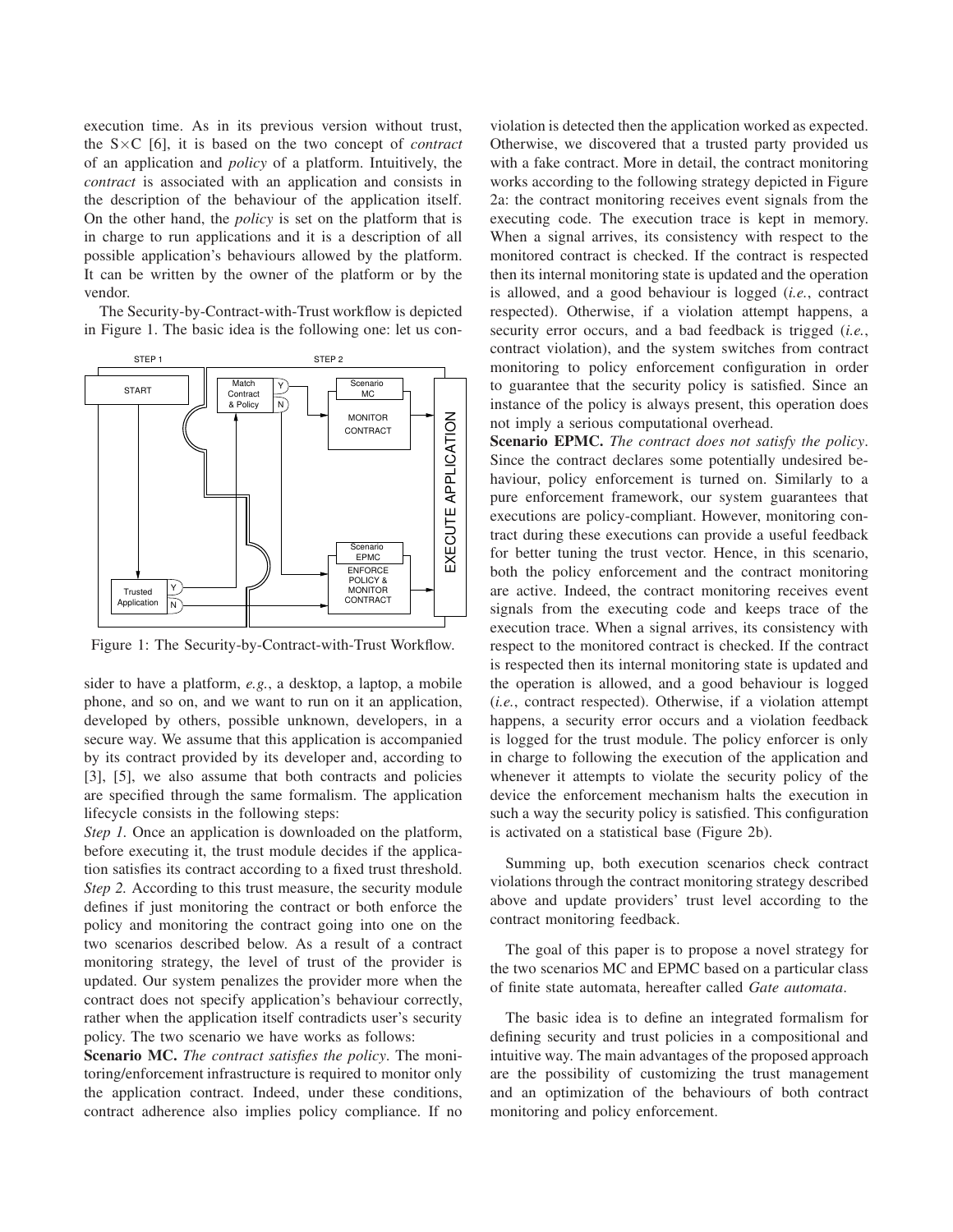

Figure 2: The contract monitoring configurations

# III. GATE AUTOMATA

In this section we formally introduce *gate automata* and their properties. Moreover, we shall provide the reader with several examples showing how gate automata can be suitably used for specifying security policies.

# *A. Structure of the gate automata*

We start by giving the formal definition of gate automata.

**Definition 1.** A gate automaton G is a 4-tuple  $\langle V, \iota, A, T \rangle$ where:

- $V$  is a finite set of states:
- $i \in V$  is the initial state;
- $\bullet$  A is a set of actions;
- $T \subseteq V \times (A \cup \overline{A} \cup {\bf{A}, \nabla}) \times V$  is a set of labelled transitions such that:
	- 1)  $(v, a, u) \in T \wedge (v, b, w) \in T \wedge a = b \Longleftrightarrow u = w$ 2)  $\forall (v, a, u) \in T.a \in \overline{A} \cup {\{\blacktriangle, \blacktriangledown\}} \implies \nexists b, w.b \neq$  $a \wedge (v, b, w) \in T$

Basically, a gate automaton slightly differs from a deterministic, finite state automaton. A gate automaton processes a sequence of actions possibly modifying it. The transitions of the automata can be labelled with input (*i.e.*,  $\alpha \in A$ ) or output (*i.e.*,  $\bar{\alpha} \in \bar{A}$ ) actions. An input action is generated by some actions source, *e.g.*, a running program, while output actions are fired by the automaton itself. Moreover, gate automata can perform two special operations, *i.e.*,  $\triangle$  and  $\nabla$ , that increase and decrease the trust weight corresponding to the source of the actions. Where it improves the readability we use  $v \stackrel{\alpha}{\rightarrow} w$  in place of  $(v, \alpha, w) \in T$  and  $v \not\stackrel{\alpha}{\rightarrow}$  for  $\exists w \ldotp (v, \alpha, w) \in T$ .

**Example 1.** Imagine a *file access* policy  $\varphi_{FA}$  saying "never read a file if it is not open". Intuitively, the gate automaton of Figure 3 represents  $\varphi_{FA}$ .



Figure 3: A gate automaton for file access.

Indeed, whenever an action read is going to be performed, *i.e.*, it is taken as input of the gate automata, the automaton inserts an action open before (and a close after) it, *i.e.*, it insert an open and a close as output actions. Instead, if an action open is performed, the automaton propagates it and moves to a state having no transitions labelled with read. This means that every read is left unchanged. The automaton leaves this state if it receives a close action.  $\Box$ 

**Example 2.** Imagine a *Chinese Wall* policy  $\varphi_{CW}$  saying "never send network messages while accessing the file system".

We implement this policy though the gate automaton of Figure 4. The target can either open a file or send data. However, if the program tries to do both the operations, the second one is cancelled, the application's trust level is decreased  $(\nabla)$  and the automaton reaches one of the looping states, *i.e.*, *pit* states. The pit allows all the actions but open (send, respectively).П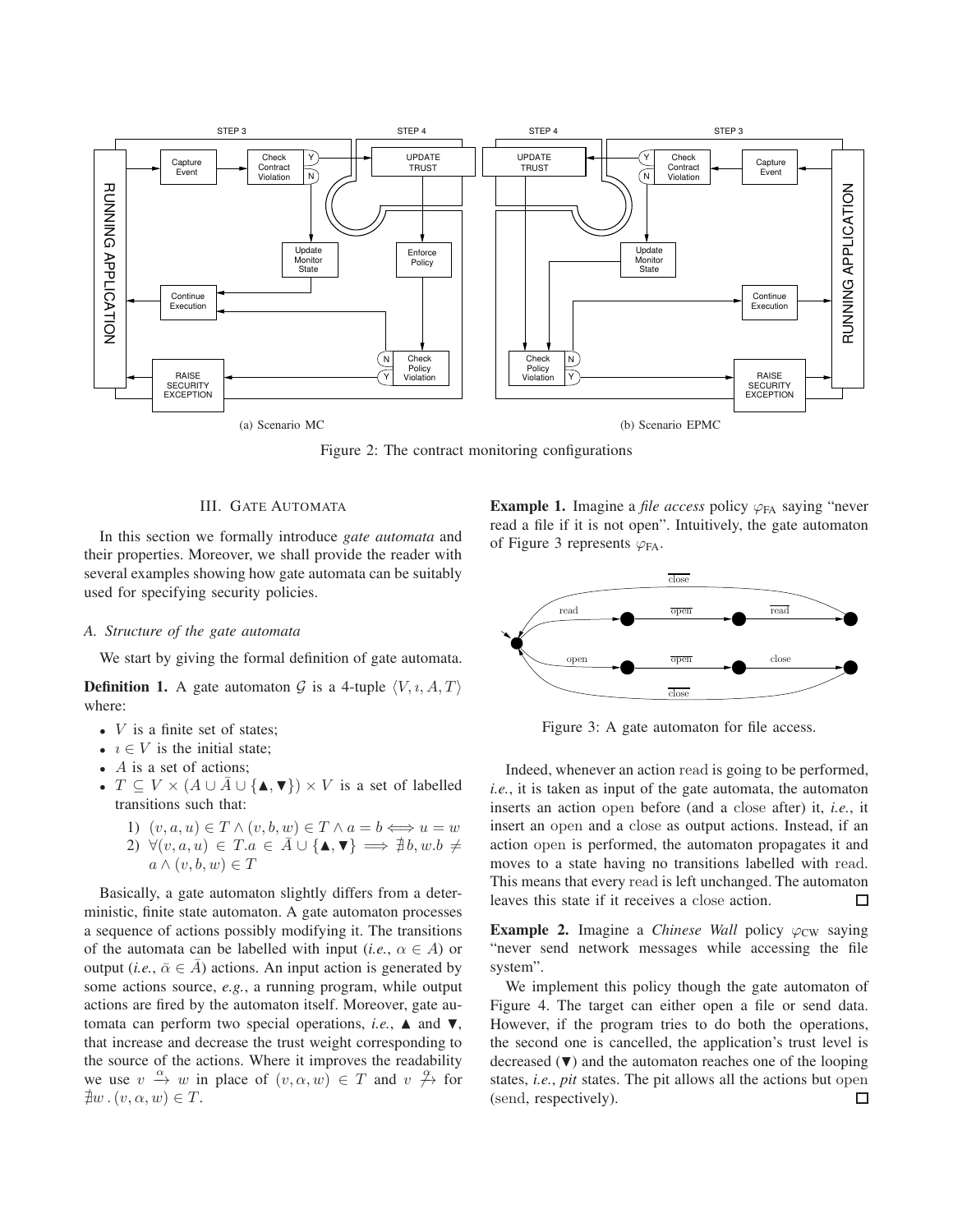

Figure 4: A gate automaton for the *Chinese Wall* policy.

**Example 3.** The security of mobile devices is based on software certification. Basically, an application is signed with a certificate provided by some trusted entity, *i.e.*, a certification authority. At install time, the signature is verified and, if it is valid, the application receives all the required access privileges. If the signature is corrupted or absent, the application has no access rights to security critical operations and every decision is delegated, time by time, to the user. Users allow or deny permissions to each single operation. If the user consider a program to be harmless, *i.e.*, she trusts the application, she can decide to always permit the action. Symmetrically, if the application is not trusted, the user can decide to never allow the access.



Figure 5: A gate automaton for the *ask user* policy.

The gate automaton of Figure 5 implements the policy that asks the user to decide whether to permit once (yes), always permit (always), deny once (no) or never permit (never) the open action. П

#### *B. From gate automata to interface automata*

In this section we introduce the relation between gate automata and interface automata. Basically, a gate automaton can be instantiated to a corresponding interface automaton through a simple transformation. Hence, we use interface automata for giving an operational semantics to the security policies defined through our gate automata.

**Definition 2.** An instantiation of a gate automaton  $G$  over a index k, denoted by  $G_k$ , is an interface automaton  $P =$  $\langle V_P \cup V_{id}, \{i\}, A_k^{\mathcal{I}}, A_{k+1}^{\mathcal{O}}, \{\blacktriangle, \blacktriangledown\}, T_P \rangle$  where:

- $V_P = V \cup V_{id}$  is the finite set of states (where  $V_{id} =$  $\{v_{id}^{\alpha}: v \in V \;\wedge\; v \not\stackrel{\alpha}{\to} \;\wedge \; \forall \beta \in \bar{A} \cup \{\blacktriangle, \blacktriangledown\} \ldots \not\stackrel{\beta}{\to} \})$
- $A_k^{\mathcal{I}} = \{\langle \alpha, k \rangle : \alpha \in A\}$  is the input alphabet;
- $A_{k+1}^{\mathcal{O}} = \{ \langle \alpha, k+1 \rangle : \alpha \in A \}$  is the output alphabet;

•  $T_P$  is a set of transitions defined as:

$$
T_P = \{ (v, \langle \alpha, k \rangle, w) : (v, \alpha, w) \in T \}
$$
  
\n
$$
\cup \{ (v, \langle \alpha, k+1 \rangle, w) : (v, \overline{\alpha}, w) \in T \}
$$
  
\n
$$
\cup \{ (v, \blacklozenge, w) : (v, \blacklozenge, w) \in T \}
$$
  
\n
$$
\cup \{ (v, \langle \alpha, k \rangle, v_{id}^{\alpha}) : v_{id}^{\alpha} \in V_{id} \}
$$
  
\n
$$
\cup \{ (v_{id}^{\alpha}, \langle \alpha, k+1 \rangle, v) : v_{id}^{\alpha} \in V_{id} \}
$$

where 
$$
\blacklozenge \in {\blacktriangle, \blacktriangledown}
$$

**Example 4.** Consider the gate automaton of Example 1. We instantiate it with index  $k$  and we obtain the interface automaton of Figure 6.



Figure 6: The instantiation of the gate automaton of Fig. 3.

For the sake of simplicity, we use  $\alpha$ ? and  $\alpha$ ! in place of  $\alpha_k$  and  $\alpha_{k+1}$ . Self loops labelled with an action  $\alpha$  are a compact notation for the couple of transitions  $(v, \alpha^2, v_{id}^{\alpha})$ and  $(v_{id}^{\alpha}, \alpha!, v)$ , where  $v_{id}^{\alpha}$  is the small black state in the loop. In the following, we apply this notation in order to have a more readable representation of the automata. □

For what concerns the semantics of an instantiation  $G_k$ of a gate automaton G, we define it in terms of *reaction sequences*. Intuitively, a reaction sequence is a trace of output and internal actions fired by an interface automaton after reading one input symbol. We start by extending the definition of *execution fragment* in the following way.

**Definition 3.** An *execution fragment* of an interface automaton  $P$  is a possibly infinite, alternating sequence of states and actions  $v_0, \alpha_0, v_1, \alpha_1, \ldots$  such that  $(v_i, \alpha_i, v_{i+1}) \in T_P$ .

**Definition 4.** Given an interface automaton  $P =$  $\langle V_P, V_P^{init}, A_P^{\mathcal{I}}, A_P^{\mathcal{O}}, A_P^{\mathcal{H}}, T_P \rangle$ , an action  $\alpha \in A_P^{\mathcal{I}}$  and a state  $v \in V_P$ , a *reaction sequence* to  $\alpha$  in v is a possibly infinite trace of actions  $\sigma = \alpha_0, \alpha_1, \dots$  such that

- $\alpha_i \in A_P^{\mathcal{O}} \cup A_P^{\mathcal{H}},$
- $\exists v, v_0, v_1, \ldots \in V_P$  such that  $v, \alpha, v_0, \alpha_0, v_1, \alpha_1, \ldots$  is an execution fragment of P and
- if  $\sigma$  has finite length n then  $\forall \beta \in A_P^{\mathcal{O}} \cup A_P^{\mathcal{H}}$ .  $v_n \not\stackrel{\beta}{\rightarrow}$ .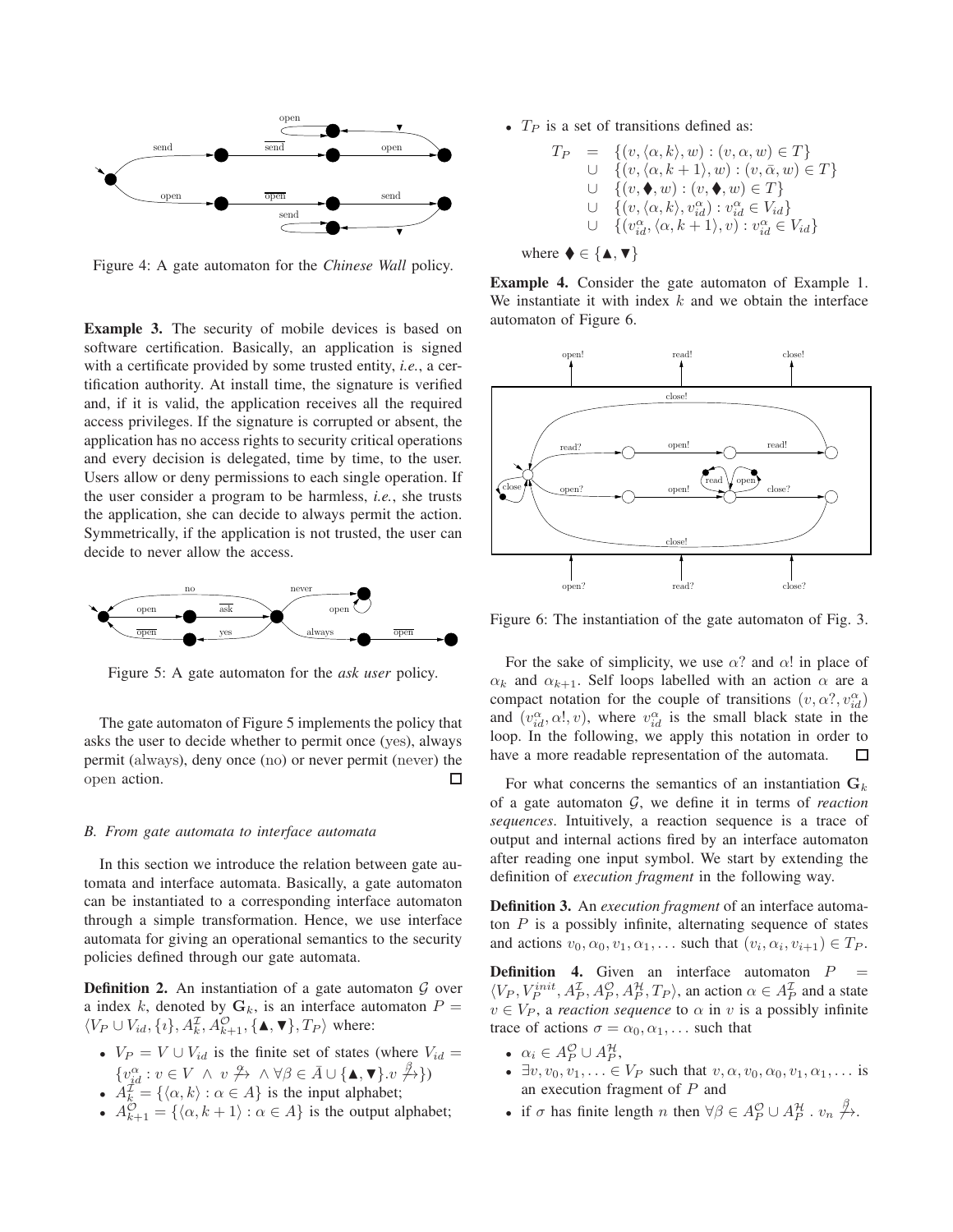We say that  $\alpha$  is an *activator* of  $\sigma$  in v and denote in with  $v \frac{\sigma}{\alpha} v_n$  if  $\sigma$  is finite or  $v \frac{\sigma}{\alpha} \uparrow$  otherwise.

# *C. Trace validity*

In this section we provide a formal definition of compliance of a trace with respect to a gate automaton. Intuitively, we can imagine that a sequence of actions is allowed by a gate automaton if, passing it as the input of the (instantiation of the) automaton, the output is the unchanged sequence. We formally define this notion in terms of reactions sequences in the following way.

**Definition 5.** Given a finite trace of actions  $\sigma = \alpha_1, \dots, \alpha_n$ and a gate automaton  $G = \langle V, \iota, A, T \rangle$  we say that  $\sigma$  is *weakly compliant* with  $G$ , in symbols  $\sigma \vdash G$ , if and only if for any instantiation  $G_k$  of  $G$  we have

$$
i \stackrel{\sigma_1^{k+1}}{\Longrightarrow} v_1 \dots \stackrel{\sigma_n^{k+1}}{\Longrightarrow} v_n
$$

such that  $\sigma_i^{k+1} = \langle \beta_{i,1}, k+1 \rangle \dots \langle \beta_{i,m_i}, k+1 \rangle$  and

$$
f_{out}(\sigma_1^{k+1}\dots\sigma_n^{k+1})=\sigma
$$

where  $f_{out}$  is the function recursively defined as

$$
f_{out}(\sigma\sigma') = f_{out}(\sigma) f_{out}(\sigma')
$$

$$
f_{out}(\langle \alpha, h \rangle) = \alpha \qquad f_{out}(\langle \blacklozenge, h \rangle) = \cdot
$$

being  $\cdot$  the empty trace and  $\blacklozenge \in {\{\blacktriangle, \blacktriangledown\}}$ .

Beyond the technical definition, the weak compliance of a trace with respect to a gate automaton is quite intuitive. In particular, we can see the weak compliance as the dual of *transparency*. That is, a trace weakly complies with a gate automaton if and only if an external observer cannot understand whether the trace has been processed by (the instantiation of) the automaton or not.

**Example 5.** Imagine a policy  $\varphi_{RC}$  saying "all files must be closed after reading". We represent this policy through the 4-states gate automaton  $G$  depicted below.



Basically, the  $G$  allows a read action and immediately enqueues a close reaching the rightmost state  $w$ . From this state two branches are possible. If the next action is a close, the automaton cancels it and returns to the initial state  $i$ . Instead, if it receives a read action, it loops on the second state  $u$  and repeats the first behaviour.

Consider now the trace  $\sigma$  = read, close. It is easy to verify that interface automaton obtained instantiating the gate automaton for  $\varphi_{RC}$  reacts to  $\sigma$  in the following way:

$$
u \overset{\text{read!,}.\text{close!}}{\underset{\text{read?}}{\Longrightarrow}} w \overset{\cdot}{\underset{\text{close?}}{\Longrightarrow}} u
$$

where we used the notation of Example 4 for input and output actions.

Since  $f_{out}$ (read!, close!) =  $\sigma$ , the trace is weakly compliant with  $\mathcal{G}$ , i.e.  $\sigma \vdash \mathcal{G}$ .

Clearly, weak compliance does not correspond to a full transparency. Indeed, the transitions of the automaton can introduce and delete actions in such a way that a trace is kept unchanged as a whole, but its prefixes are modified. For instance this can happen when the automaton anticipates an action, *e.g.*, close in the previous example, or postpones it.

For characterising sequences that are not modified at all by a gate automaton we use the notion of *strong compliance*.

**Definition 6.** Given a finite trace of actions  $\sigma = \alpha_1, \dots, \alpha_n$ and a gate automaton  $G = \langle V, \iota, A, T \rangle$  we say that  $\sigma$  is *strongly compliant* with  $\mathcal{G}$ , in symbols  $\sigma \models \mathcal{G}$ , if and only if for any prefix  $\sigma'$  of  $\sigma$  holds that  $\sigma' \vdash \mathcal{G}$ .

**Example 6.** Consider again the gate automaton  $G$  of Example 5. We already discussed the weak compliance of the trace  $\sigma$  = read, close with respect to G. However, we also observed that

$$
\imath \stackrel{\text{read!,}.\text{close!}}{\Longrightarrow} w
$$

and  $f_{out}(\text{read!}, \text{close!}) \neq \text{read}$ . Hence,  $\sigma$  is not strongly compliant with  $\mathcal{G}$ .

# *D. Comparing gate automata with Edit automata*

Ligatti *et al.* [13], extending the definition of security automaton given by Schneider in [17], have defined a new category of deterministic security automata, namely *edit automata*.

An edit automaton is defined as  $(Q, q_0, \delta, \gamma, \omega)$ , where  $\delta: A \times Q \rightarrow Q$  is the transition function,  $\gamma: A \times Q \rightarrow A \times Q$ specifies the insertion of an action into the program actions sequence and  $\omega$  :  $A \times Q \rightarrow \{-, +\}$  indicates whether or not the action in question must be suppressed (-) or emitted (+). The functions  $\omega$  and  $\delta$  have the same domain, while the domains of  $\gamma$  and  $\delta$  are disjoint. Note that this conditions guarantee the resulting automaton to be deterministic, as stated by the following rules.

if 
$$
\sigma = a
$$
;  $\sigma'$  and  $\delta(a, q) = q'$  and  $\omega(a, q) = +$   
 $(\sigma, q) \xrightarrow{a} E(\sigma', q')$  (E-StepA)

if  $\sigma = a$ ;  $\sigma'$  and  $\delta(a, q) = q'$  and  $\omega(a, q) = -$ 

$$
(\sigma, q) \xrightarrow{\tau}{}_{E} (\sigma', q') \qquad \qquad \text{(E-Step S)}
$$

if 
$$
\sigma = a; \sigma'
$$
 and  $\gamma(a, q) = (b, q')$   

$$
(\sigma, q) \xrightarrow{b} E (\sigma, q')
$$

otherwise

$$
(\sigma, q) \longrightarrow_{E} (\cdot, q) \qquad \qquad (E\text{-Stop})
$$

) (E-Ins)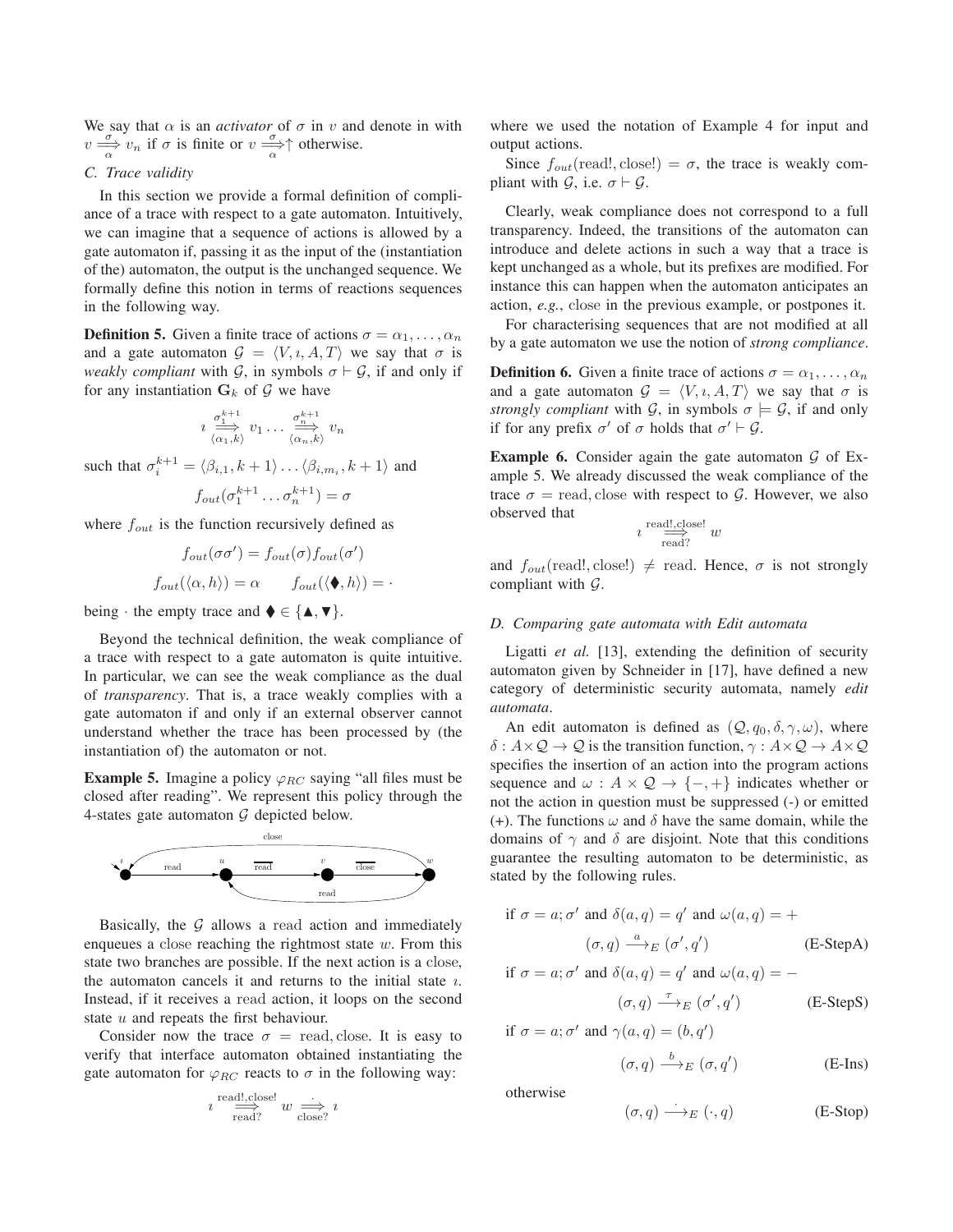Also note that the single-step rules can be generalised to sequences of actions by computing the transitive closure of the above transitions.

We can observe that the class of security properties defined through gate automata can be mapped into edit policies.

**Proposition 1.** For each gate automaton  $G$  there exists an edit automaton  $E_{\mathcal{G}}$  enforcing the same property of  $\mathcal{G}$ .

**Proof.** (Sketch) Starting from a gate automaton  $G$  we can build a corresponding edit automaton  $E_G$ . Then we observe that for each input trace  $\sigma$  the two automata produce two outputs that share every finite prefix<sup>1</sup>.  $\Box$ 

# IV. RUNTIME ENFORCEMENT

In this section we present the enforcement environment based on our gate automata. Basically, we describe how gate automata drive the enforcement mechanism in a security framework based on  $S \times C \times T$ . This approach represents an extension of the original  $S \times C \times T$  model [9] in which the policy enforcement is limited to target truncation. Moreover, we improve  $S \times C \times T$ , where the trust management is triggered only through contract violations, by integrating trustoriented actions in the policies specification.

We saw in Section III that a gate automata are instantiated to corresponding interface automata. We use interface automata to drive the enforcement process of a target. For our purposes, a target  $R$  can be seen as a generic agent that fires security-relevant actions as side effects of its execution. Often, we refer to the target as a running program. However, a similar reasoning also applies to other scenarios, *e.g.*, users. Moreover, we assume the enforcement environment to be effective, that is  $R$  can be suspended (or asked to wait) before the actual execution of the operation corresponding to the guarded action. For instance,  $R$  tries to access a resource, so generating a corresponding action, but it actually obtains the permission only after checking its privileges.

Figure 7 shows the schematic representation of an enforcement environment using gate automata. The first component of the enforcement environment is the *trust management system* (TMS). This component handles the trust weights associated to each agent and provides an implementation of the two internal actions  $\blacktriangle$  and  $\nabla$ . While following the execution of its target, the enforcement environment can perform one or more actions of type  $\blacktriangle$  and  $\nabla$ . The TMS receives these signals and increases (decreases) the target trust level. Note that some trust management systems use a finer characterisation of rewards and penalties, *i.e.*, more than two actions. Nevertheless, this behaviour is fully compatible with our model. Indeed, we can extend the set of internal actions or simulate it by adding new consecutive transitions.

<sup>1</sup>The complete technical proof of Proposition 1 can be found in [16].



Figure 7: The enforcement environment based on gate automata.

The enforcement environment also contains a set of gate automata  $\mathcal{G}^1, \ldots, \mathcal{G}^n$  composing the *policy pool* (PP). The automata in the policy pool are associated to a certain level of trust  $0 \leq t \leq 1$  on which they are inversely ordered, *i.e.*,  $1 \leq i \leq j \leq n$  implies that  $t_i > t_j$ . When a target  $R$ , having trust level  $t<sub>R</sub>$ , interacts with the system the policy pool instantiates all the gate automata  $\mathcal{G}^i$  such that  $t_i \geq t_R$  to a corresponding interface automaton  $G_i^i$ . Then, the resulting interface automata are composed to create a *interface automata stack* that is applied to R.

The stack receives the actions performed by  $R$  and processes them by passing the reaction sequences of each automaton to the layer above. More in detail, assuming that the current state of each interface automaton  $\mathbf{G}_i^i$  is  $v_i$ , every layer of the stack follows this procedure:

- 1) receives a trace  $\sigma^i$  from the level below;
- 2) for each element  $\langle \bullet, i \rangle$  of  $\sigma^i$  executes the following sub steps:
	- a) if  $\bullet = \blacktriangle (\blacktriangledown)$  then requires the TMS to increase (decrease)  $t_R$ .
	- b) otherwise, if  $\bullet = \alpha$  computes  $v_i \xrightarrow[\langle \alpha, i \rangle]{\sigma^{i+1}} v'_i$  and passes the control to the layer above (by invoking this procedure);
- 3) returns the control to the level below.

When R fires some action  $\alpha$ , the previous steps are executed starting from the first layer, where  $\sigma^1 = \langle \alpha, 1 \rangle$ . The output of the last layer is a sequence or reactions traces that have been stimulated by the action  $\alpha$ . Finally, the system evaluates the trust feedbacks contained in these traces, *i.e.*, by passing them to the TMS, and emits the other actions (after removing the index  $k$ ).

As the actions pass through the stack, the TMS can receive trust adjustment signals. As a consequence, the system can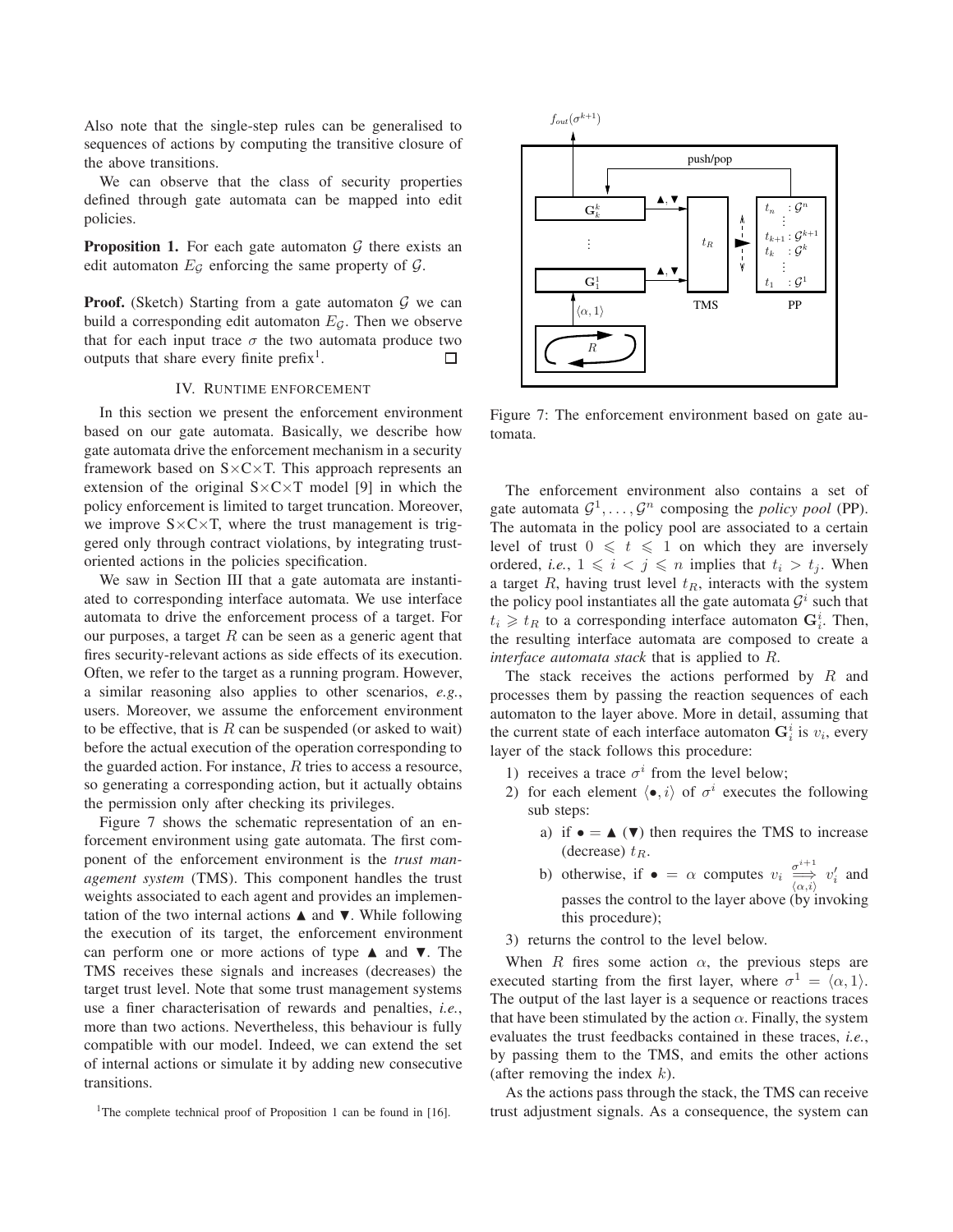decide to add or remove one or more automata from the stack. The following example can clarify this behaviour.

**Example 7.** Consider a policy pool containing  $\{0.5$ :  $\mathcal{G}^1$ , 0.2 :  $\mathcal{G}^2$ } where  $\mathcal{G}^1$  and  $\mathcal{G}^2$  are the gate automata of Example 2 and 3, respectively. According to our model, a program R such that  $t_R = 0.3$  is monitored using a stack containing only  $G_1^1$ , *i.e.*, the instantiation of  $G^1$ . In other words,  $R$  is in the scope of a Chinese Wall policy. Imagine now that R tries to fire the actions trace open; send; open. At the first step, the stack, *i.e.*, only  $G_1^1$ , receives the action  $\langle$ open, 1 $\rangle$  and returns  $f_{out}(\langle$ open, 2 $\rangle) =$ open. When processing send the automaton reacts by suppressing it, decreasing the trust level of R, *e.g.*,  $t_R = 0.1$ , and moving to the pit state (see Figure 4). Then, as a consequence of the trust level reduction, the system instantiates  $\mathcal{G}^2$  and pushes it on the stack. Since there are no actions that the new interface automaton can evaluate, the execution of R continues. Now  $R$  tries to perform the second open. Having  $\mathcal{G}^1$  no transitions for this action in the current state, the output of  $G_1^1$  is  $\sigma^2 = \langle$  open, 2 $\rangle$ . Finally,  $G_2^2$  suppresses the action and generates the final output ask. □

# V. RELATED WORK

In [17], security automata have been introduced for expressing security requirements and for enforcing them on a target execution. A security automaton processes possible infinite execution traces. It enforces a policy by stopping the target execution whenever it attempts to violate the corresponding policy, *i.e.*, whenever the target is going to perform an action that is not allowed by the automaton. The enforcement strategy of gate automata not only halts the execution of the target if something goes wrong but is also able to add and suppress actions for correcting the target behaviour when possible. For this reason, as we have underlined in Section III-D, their behaviour is comparable to edit automata [13]. Gate automata differ from edit automata mainly because they manage trust. Moreover, the trust management process is integrated in the enforcement strategy as it automatically drives the monitoring environment.

Also [2] advocates an automaton-based specification of security policies, namely *usage automata*. Usage automata slightly differ from security automata. Roughly, an execution trace complies with a usage policy if and only if it is not accepted as an input word by the corresponding automaton. Moreover, usage policies are applied directly to the source code through proper syntactical operators that also allows for composing the policies in a natural way via scope nesting. The main differences with respect to our automata are that usage automata do not change their target behaviour and they do not consider trust at all. Furthermore, in the environment using gate automata the scope of a policy is not predetermined but is activated/deactivated according to the trust values.

In [14] the authors present how security automata can be modelled through process algebra operators. This allows compositionality and permits to application of existing results on process algebras to the analysis, verification and synthesis of secure systems. In general, process algebras are more expressive than gate automata. However, we propose gate automata as a novel strategy for the enforcement mechanism of the S×C×Tparadigm. Indeed, in literature, several work deal with automata-based specifications of enforcement strategy, *e.g.*, [17], [13]. Gate automata allow to represent and enforce a wide class of properties of interest. Moreover, in addition to security automata, they are directly composable since they are a particular class of interface automata [1].

Referring to interface automata [1], at the best of our knowledge, there are no proposals for applying them to the specification of security or trust properties. Instead, our approach allows for managing in an unique way both security and trust.

The integration between trust management and security enforcement is still an open issue. In [11] the authors propose an access control system that enhances the Globus toolkit with a number of features. In particular, their proposal deals with the integration of access control policies and access rights management in a Grid architecture. Along this line of research, Colombo et al. [4] present an integrated architecture, extending the previous one, with an inference engine that manages reputation and trust credentials. This framework is also extended in [12] a mechanism for trust negotiating credential is introduced to overcome scalability problems. In this way the framework preserves privacy credentials and security policy of both users and providers. Even if these works are deeply biased to the Grid architecture, the basic idea consists of considering the trust as a metrics for deciding the reliability of a resources provider. Nevertheless, these proposals rely on a monitoring environment that simply halts the execution when something wrong happens. In this sense, our model allows for defining edit properties instead of just truncation ones.

### VI. CONCLUSION AND FUTURE WORK

In this paper we introduced *gate automata* for specifying security and trust policies. Then, we presented a monitoring framework that implements the trust-driven enforcement of security policies in a  $S \times C \times T$  fashion. In this way, we have defined an integrated framework for defining and applying edit policies also dealing with the trust management issues in a intuitive way. During the monitoring process, the policy enforcement provides a feedback to the trust management system while the trust level modifies the enforcement settings by adding/removing security restrictions.

Several directions can be followed as future work. Firstly, we aim at investigating the expressive power of gate automata. In particular, we would like to point out which is